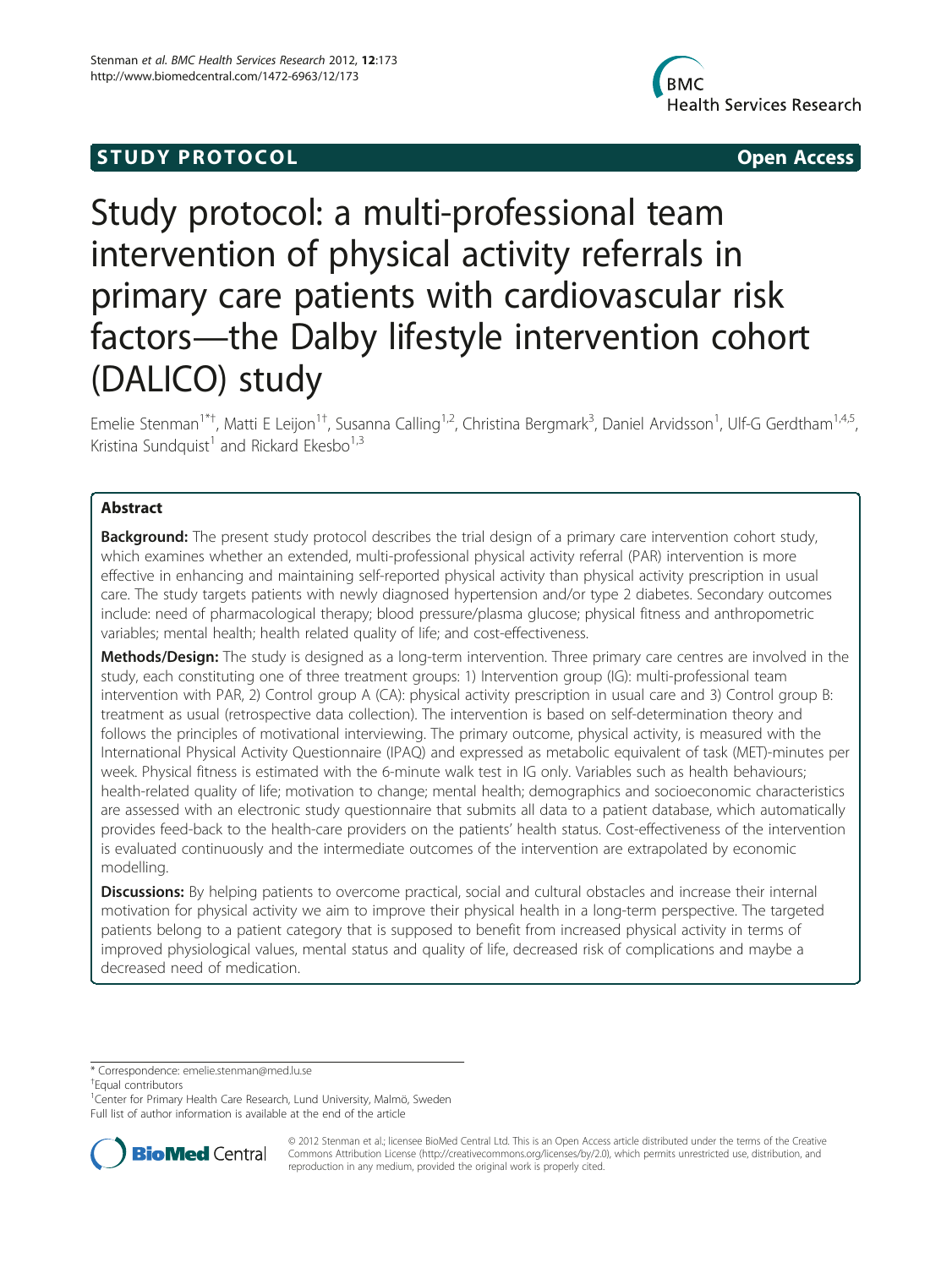## Background

The present protocol describes the trial design of a Swedish primary care intervention cohort study, which examines whether an extended, multi-professional physical activity referral (PAR) intervention is more effective in enhancing and maintaining the level of physical activity than physical activity prescription in usual care. The target group is patients with newly diagnosed type 2 diabetes and/or hypertension. The study is designed as a long-term intervention with recurrent analyses of selfreported physical activity levels as well as the effects of physical activity on health-related variables and costeffectiveness.

Hypertension and type 2 diabetes belong to the major risk factors for cardiovascular disease that can be modified by a change in lifestyle, such as increased physical activity [\[1](#page-9-0)-[3\]](#page-9-0). Several studies confirm that physical activity reduces the systolic and diastolic blood pressure in patients with hypertension, and improves the glycemic control in subjects with type 2 diabetes [\[2,4](#page-9-0)]. The evidence suggests that lifestyle modifications and exercise therapy are as effective as pharmacological treatment in selected cases. According to current guidelines, lifestyle modifications should be the first-line treatment alternative for patients with diagnose, or risk for, type 2 diabetes or hypertension [[5,6\]](#page-9-0). Daily or almost daily aerobic physical activity of moderate intensity, such as brisk walking or swimming, for at least 30 minutes is recommended for both conditions [[5-7\]](#page-9-0).

## The extended PAR intervention

Written prescriptions of physical activity — in Sweden commonly referred to as PARs — provide an attractive alternative for encouraging patients to increase their physical activity levels and thereby improve health and quality of life. These prescriptions are provided by registered health care professionals in primary care and hospitals [[8,9](#page-9-0)]. The effectiveness of Physical activity or exercise referrals and exercise referral schemes show mixed results. A review article shows that physical activity referrals and exercise referrals increase the physical activity levels in certain populations, although the effect tends to wear off over time [\[10\]](#page-9-0). A more recent review state that uncertainty remains about the effectiveness of exercise referral schemes for increasing physical activity and improving health [[11\]](#page-9-0). The Swedish Council on Technology Assessment in Health Care, SBU, state that advice and counseling of patients increases physical activity by 12–50% for at least 6 months, and that a supplementing prescription can increase the activity even further [[12](#page-9-0)]. Clearly, more research is needed to elucidate predictors of successful adherence to this kind of prescriptions or referrals.

Factors that influence the level of physical activity are often classified as individual (e.g. demography, cognitive skills, self-efficacy), interpersonal (e.g. encouragement from family, friends or care givers) or environmental (e.g. culture, physical surroundings, access). Self-efficacy, self-perceived health status and social support belong to the most important predictors of exercise behavior [[13](#page-9-0)]. Other reasons for performing physical activity include improved appearance, enjoyment of the activity itself, social interaction and stress relief [[13,14\]](#page-9-0).

To optimize the adherence to PARs and increase the level of physical activity in patients with newly diagnosed type 2 diabetes or hypertension, we will introduce an extended PAR intervention. The aim is to give the patients sufficient support to become regularly active and prevent relapse into inactivity.

The step-based intervention involves a multi-disciplinary primary care team, which may include e.g. physician, hypertension/diabetes nurse, psychologist, physiotherapist or occupational therapist. The team will, in consultation with the patient, customize a PAR based on the summarized results of a pre-test, which includes a computerized study questionnaire, a 6-minute walk test, and physiological status. The study questionnaire is designed to capture factors that may impact the level of physical activity such as self-efficacy and general health behaviors [\[15\]](#page-9-0). The multi-disciplinary team will use the principles of Self-Determination Theory (SDT) and Motivational Interviewing (MI) throughout the patient meetings to improve the adherence to the intervention.

The suggested PAR concept is somewhat different from the original Swedish PAR schemes, which are written prescriptions of individual activities, such as jogging, or group-based activities, such as aerobics, and commonly designed according to the national recommendations for respective disease. In our extended concept, the PAR is based on the patient's preferences and interests, physical and mental status, and motivation.

## Self-Determination Theory (SDT)

SDT is a theory of motivation, which was initially developed by Deci and Ryan [\[16,17\]](#page-9-0). SDT focuses on internalization of motivation in order to increase qualities such as perseverance [\[18\]](#page-9-0), which is crucial for maintenance of profound lifestyle changes. SDT defines 3 innate psychological needs that are crucial for internalization of motivation: autonomy, competence and relatedness [\[17,18](#page-9-0)]. Satisfaction of these 3 needs improves the internalization of motivation along a continuous scale that extends from amotivation (lack of intention to act), over extrinsic motivation (when the activity is performed to achieve outcomes that are separable from the behaviour itself), to intrinsic motivation (which comes from the satisfactions of the behaviour itself)  $[16,17]$  $[16,17]$  (Figure [1\)](#page-2-0). As can be seen in Figure [1,](#page-2-0) extrinsic motivation is divided into 4 subgroups: external regulation, introjected regulation,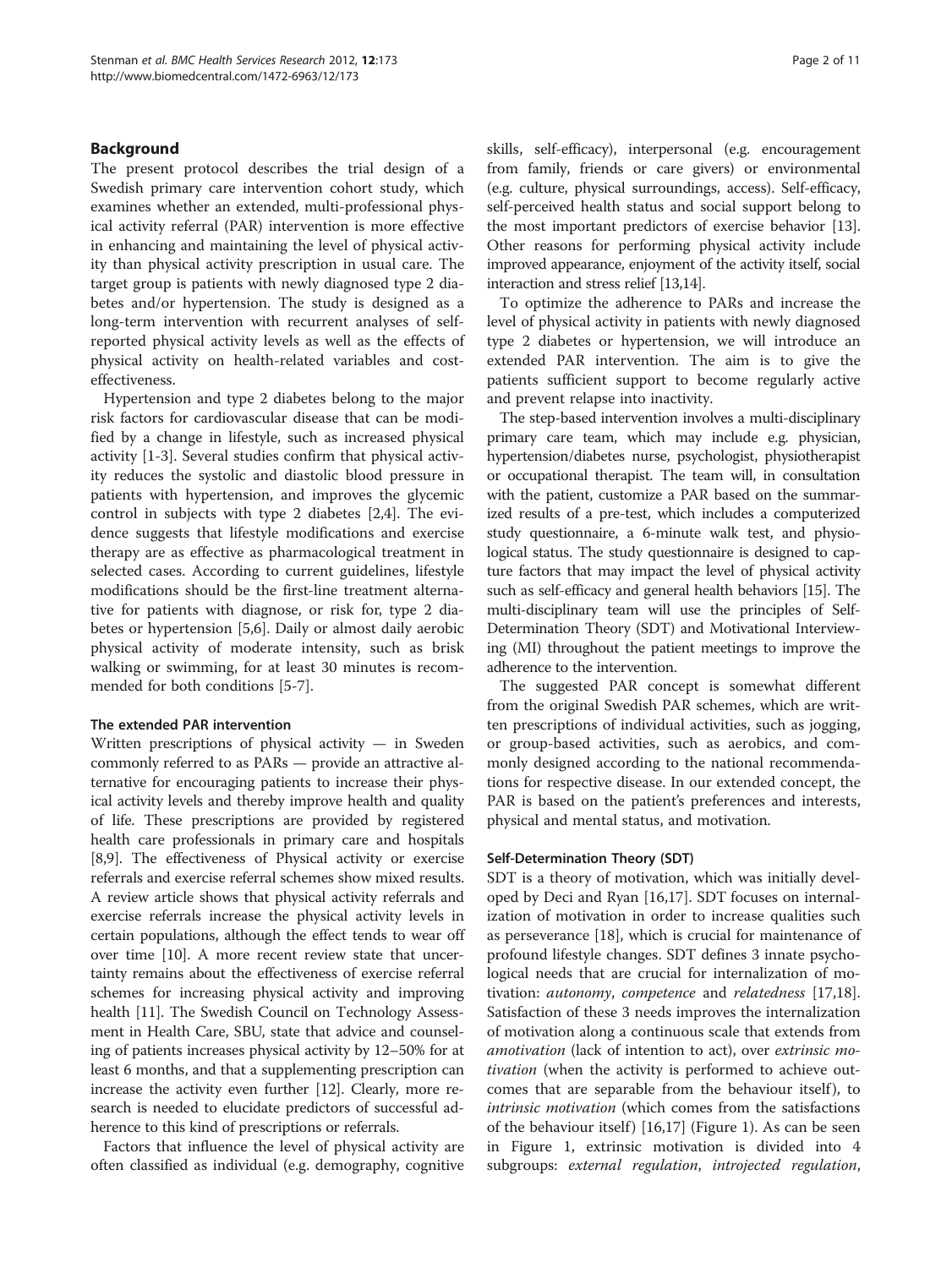<span id="page-2-0"></span>

| Type of<br>motivation            | <b>Amotivation</b> |          | <b>Extrinsic motivation</b>                                                      |                                        |            | <b>Intrinsic</b><br>motivation |
|----------------------------------|--------------------|----------|----------------------------------------------------------------------------------|----------------------------------------|------------|--------------------------------|
| Type of<br>regulation            | Non-<br>regulation | External | Introjected Identified<br>regulation regulation regulation regulation regulation |                                        | Integrated | Intrinsic                      |
| Locus of<br>causality            | Impersonal         | External | external                                                                         | Somewhat Somewhat Internal<br>internal |            | Internal                       |
| Degree of<br>internalization Low |                    |          |                                                                                  |                                        | High       | Integrated                     |

Figure 1 The Self-determination continuum. The figure shows the different types of motivations, regulations and loci of causality according to SDT. One of the aims is to evaluate the patients' degree of internalization at baseline and changes in along the continuum during the course of the study. Adapted from [[17,18\]](#page-9-0).

identified regulation and integrated regulation [\[16,18](#page-9-0)]. Thus, the patients' motivation can move stepwise within extrinsic motivation.

## Motivational Interviewing (MI)

The 3 innate psychological needs competence, autonomy, and relatedness, defined by SDT, are believed to be promoted by 3 environmental factors: structure, autonomy support and involvement [\[19\]](#page-9-0). These 3 environmental factors can in turn be supported by MI. MI is a clientcentred counselling style that aims to elicit behaviour changes by helping clients to explore and resolve ambivalence [[19](#page-9-0),[20](#page-9-0)] (Figure 2). The general principles of MI have been shown to correspond very well with the intentions of motivational internalization in SDT: whereas SDT provides a theoretical framework for internalization of motivation, MI is more practically oriented and can help to translate the SDT concept into practice [\[19,21\]](#page-9-0).

The principles of MI have previously been shown to be effective in improving health behaviours such as diet, exercise and addiction treatment [\[21\]](#page-9-0).

#### Health economic aspects

One of the main priorities of Sweden's National Public Health Policy is to increase the level of physical activity in the population and a systematic literature review published by the Swedish Council on Technology Assessment in Health Care points to health economic evaluations of physical activity intervention as one area of special importance in future research. This taken together with the relatively scarce, and of varying quality, health economic studies on interventions promoting physical activity that exists today, makes this field of special importance. Economic evaluation of interventions to improve the management of diabetes have, in recent years, increasingly relied on modelling of long term outcomes and costs of disease [\[22](#page-9-0)]. Simulation models in diabetes typically project both life expectancy and the

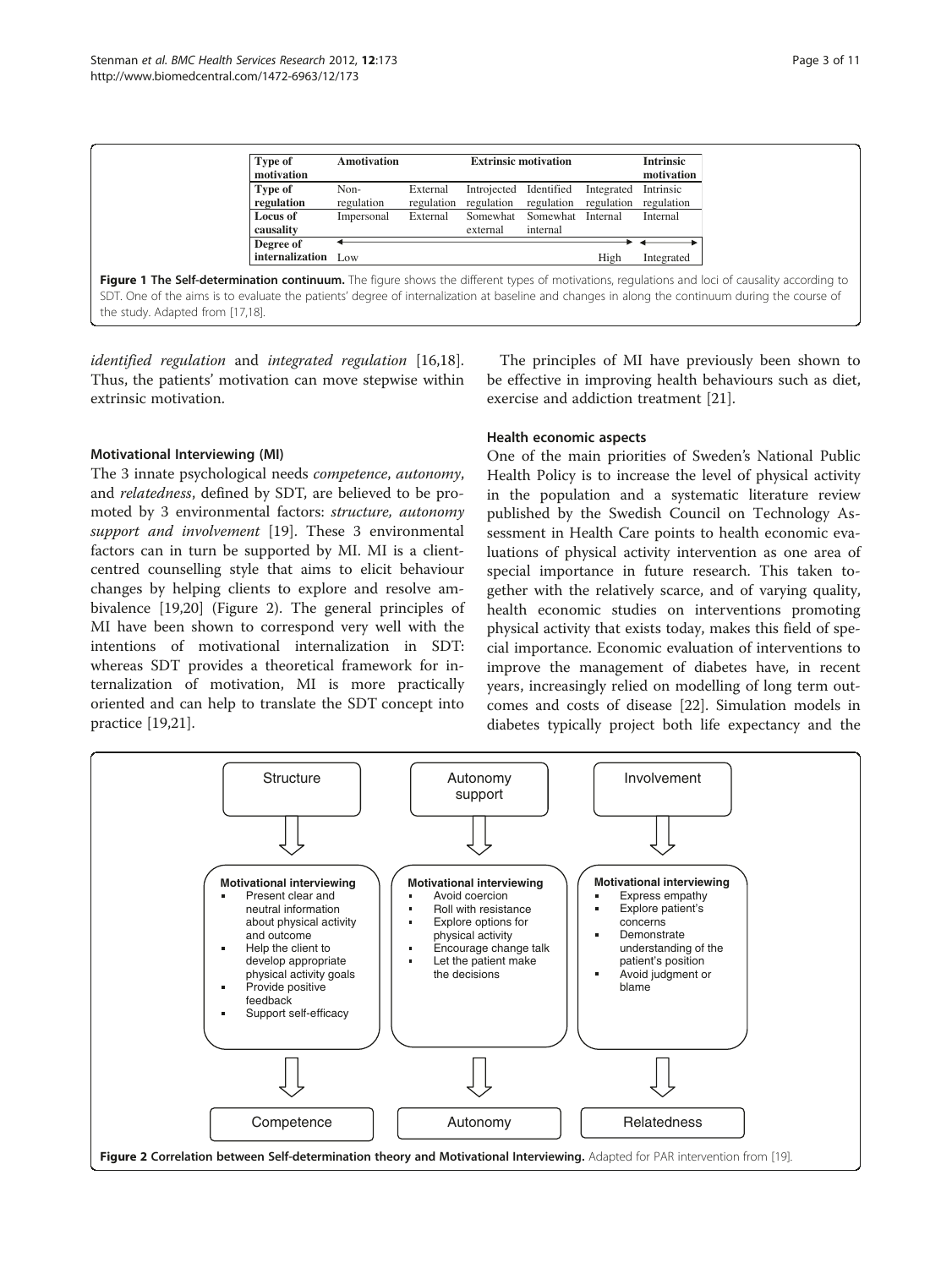degree of morbidity associated with the disease. These estimates can assist in resource planning and can be used to inform economic evaluations, as they quantify potential savings that accrue when interventions reduce the risk of diabetes-related complications. Currently many diabetes simulation models use annual cycles to predict a profile of events over time [[23](#page-9-0),[24](#page-9-0)]. The benefits of the present intervention are expected to be found in reduced health care and drug utilisation, and increased productivity (measured as reduced sickness absence and increased employment). More specifically, increased physical activity is expected to, among others, reduce the risk of cardiovascular diseases and improve health related quality of life.

## Aims

The first aim of the study is to examine whether an extended multi-professional PAR intervention, based on SDT, is effective in increasing and maintaining the selfreported physical activity level in patients with newly diagnosed type 2 diabetes or hypertension or both.

The second aim is to evaluate changes in a number of health-related variables such as blood pressure, plasma glucose, need of pharmacological therapy, health related quality of life, anxiety and depression, behavioral predictors, physical fitness, obesity, and activities of daily living.

The third aim is to perform an economic evaluation of the intervention from a societal perspective to allow for efficient use of societal resources.

## Methods/design

The study was initiated by Dalby health care centre and involves three primary care centres in Skåne, southern Sweden. Each primary care centre in Sweden has a population of listed patients; the 155 primary care centres in Skåne have between 3000–15500 listed patients and 10–40 employees, e.g. physicians, nurses, physiotherapists, occupational therapists, dieticians, and behavioural scientists.

In the present study, each of the three primary care centers constitutes one of three treatment groups: 1) Intervention group: extended PAR intervention based on a multi-professional team analysis of the study questionnaire and a 6-minute walk test, 2) Control group A: study questionnaire and physical activity prescription in usual care and 3) Control group B: treatment as usual (retrospective data collection). The two control primary care centres have similar socioeconomic and living environment profiles as the Intervention centre. At the health care centres in the Intervention group and Control group A, all patients with newly debuted type 2 diabetes or hypertension will be continuously asked to participate by their general practitioners (GPs).

The study is designed as a long-term intervention that will extend over several years with regular analyses of the patients' self-reported physical activity levels, healthrelated variables and cost-effectiveness.

All parts of the study will be conducted according to the principles of the Helsinki Declaration. Written, informed consent will be obtained from all patients entering the Intervention group or Control group A before inclusion.

## The 5 A's model

The study will be performed according to the 5 A's model, which has been the basis for many health behavior change programs [\[25](#page-10-0)] and is especially effective for long-term interventions [\[26\]](#page-10-0). The model comprises the following 5 steps: Assess; Advice, Agree; Assist; and Arrange, which are continuously followed-up in relation to a personal action plan The contents of each step are presented in Figure [3.](#page-4-0)

The 5 A's will, in our approach, involve the whole primary care team as well as the patients; different parts of the model will be performed by different team members and some parts may even involve family members or local public health and sports organizations.

## Intervention

A flowchart describing the time course of the study for the Intervention group and Control group A is presented in Figure [4](#page-5-0). Below follows a short description of the intervention.

## Intervention group

Eligible patients in the intervention group that consent to take part in the study will go through an extensive intervention program, in which a prescription of physical activity (PAR) will be the central part. At the Baseline visit, the patient meets his/her GP and a nurse. Values for blood pressure (in sitting position after 5 minutes rest; mean of two measurements, supplemented with 24 hour blood pressure monitoring), body mass index (BMI), and abdominal and hip circumference will be taken and a routine heart and lung auscultation and electrocardiography (ECG) will be performed. Furthermore, the patients will fill in an electronic study questionnaire regarding current health status, including variables such as level of physical activity; health behaviours; stress and anxiety; behavioural predictors; health related quality of life; sleeping habits; and activities of daily living ability. The patients will also perform a 6-minute walk test according to a separate, standardized protocol and guided by a physiotherapist. Fasting plasma glucose and other study specific blood samples will be taken in the morning within a few days.

These measures are in accordance with the first and part of the second step of the 5 A's model (Figure [3\)](#page-4-0).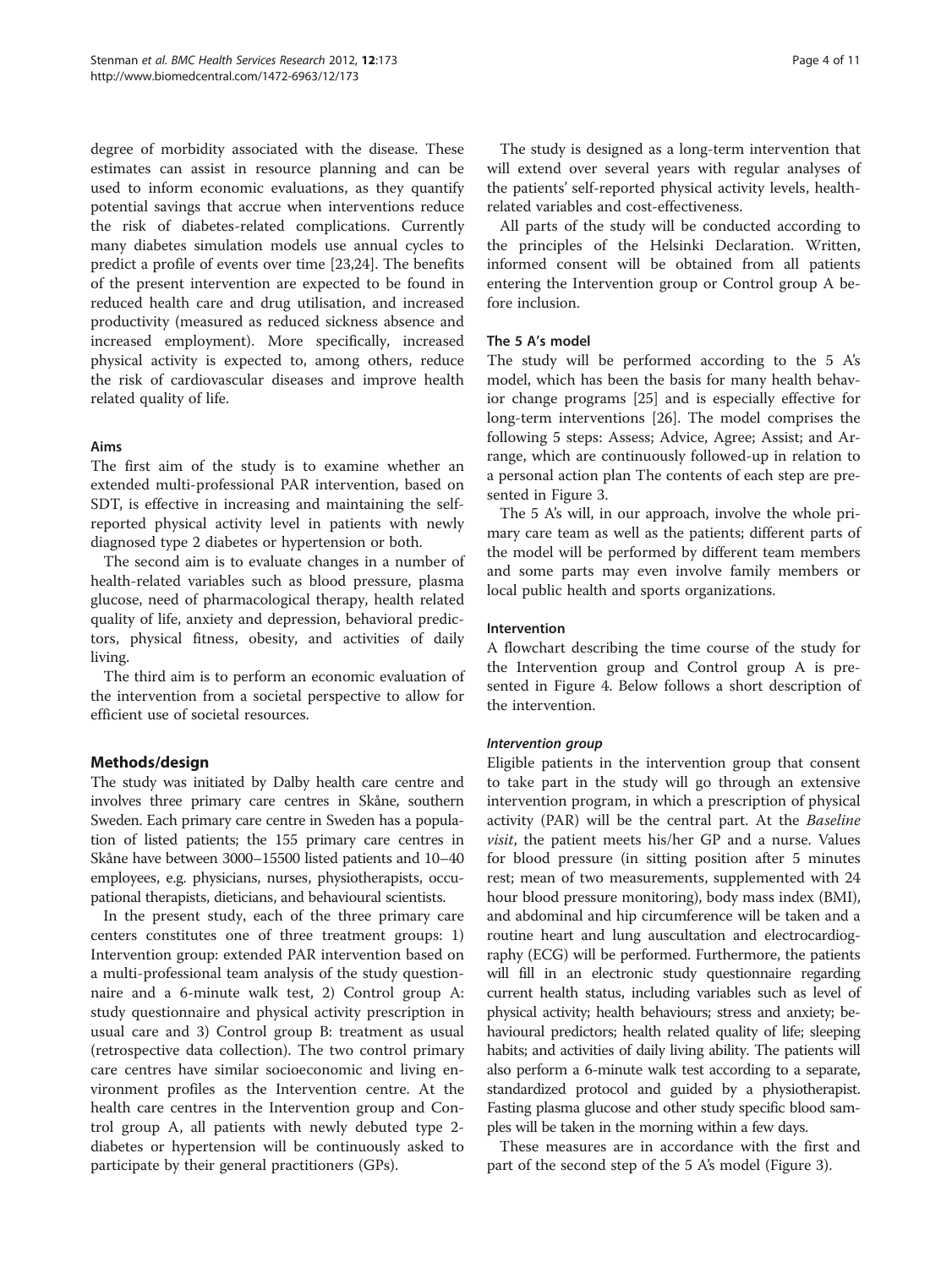<span id="page-4-0"></span>

After the baseline visit, the patients will be referred to an Initiation visit with one or more members of the multi-professional team comprising psychologist, physiotherapist, occupational therapist, physician and nurse as applicable. The initiation visit will take place within 3 weeks from the baseline visit.

The visit will be based on a team discussion regarding the results of the extended screening including the study questionnaire, the 6-minute walk test and baseline values. It will be structured according to step 2–5 in the 5 A's model (advise, agree, assist and arrange; Figure 3) to provide the patients with a personal action plan based on individual goals and strategies to overcome personal barriers to physical activity. The initiation visit will be founded on the patients' present level of motivation for exercise: amotivation, extrinsic motivation or intrinsic motivation, as described in the SDT model (Figure [1](#page-2-0)). To improve the patients' autonomy, competence and relatedness regarding a more active lifestyle, the team uses the MI-technique throughout the conversation (Figure [2](#page-2-0)). It should be noted that all prescribers have attended at least one course in MI. The resulting action plan may include referrals to specialists (psychologist, physiotherapist and/or occupational therapist) for individual consultations and treatments to improve internal motivation and/or physical abilities. The discussion will result in a customized PAR, usually prescribed by a psychologist or physiotherapist from the team

together with the patient. The PARs will be tailored to fit the patients' physical and mental condition and motivation, and the recommendations in the Swedish report Physical activity in prevention and treatment of diseases, FYSS, as applicable [\[27\]](#page-10-0).

## Control group A

The patients in Control group A will go through the same physical examinations and study questionnaire as the patients in the Intervention group at the baseline visit. Apart from this, they will get treatment as usual including physical activity prescription as applicable. For Control group A, this is the only study-related visit during the initiation period. They will not attend an additional initiation visit, perform the 6-minute walk test or get a multi-professional team opinion on their treatment.

#### Follow-up visits

The patients in the Intervention group and Control group A will return to the clinics for follow-up of the study results regularly (Figure [4](#page-5-0)). During these follow-up visits, a physical examination, including monitoring of blood pressure and fasting plasma glucose and, if required, a heart- and lung auscultation will be performed. BMI, abdominal and hip circumference will be measured and the patients will fill in the same study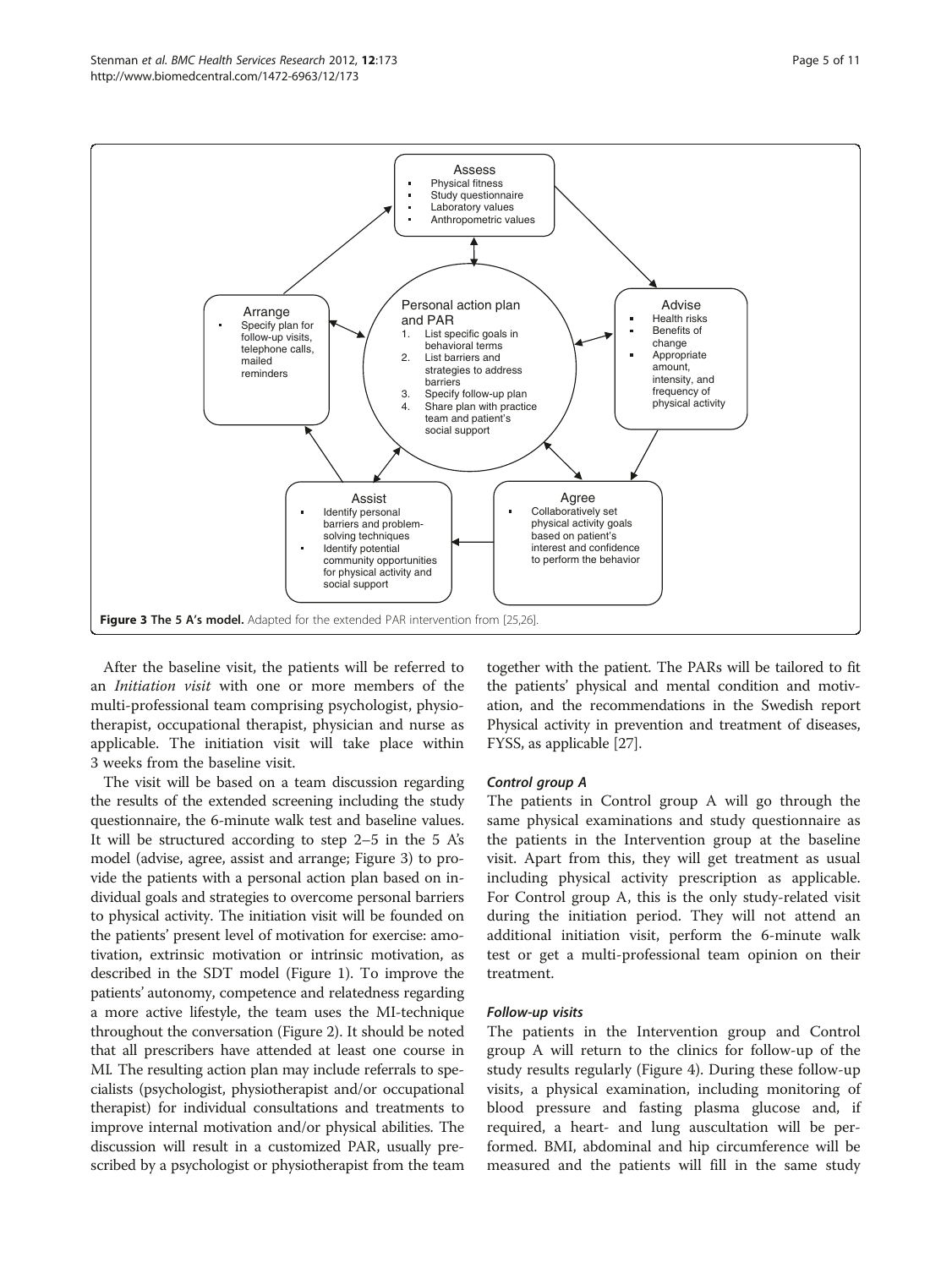<span id="page-5-0"></span>

questionnaire as before or a short version of the study questionnaire, including questions about their activity level. The patients in the Intervention group will also perform regular 6-minute walk tests.

The multi-professional team will, together with the patient, follow up adherence to the physical activity prescription, and modify it if necessary.

## Routine visits

In addition to these study-related visits, the patients will, if necessary, be called to routine visits at the health care centers for blood pressure and plasma glucose checkups regularly.

## Control group B

The patient data in Control group B will be collected from the medical records of patients, diagnosed during the same time period as the other two groups, retrospectively. The same baseline data will be collected as in the other two groups, i.e. time to initiating pharmacological treatment, number of medications and laboratory as well as clinical data. The data will be collected on a population basis.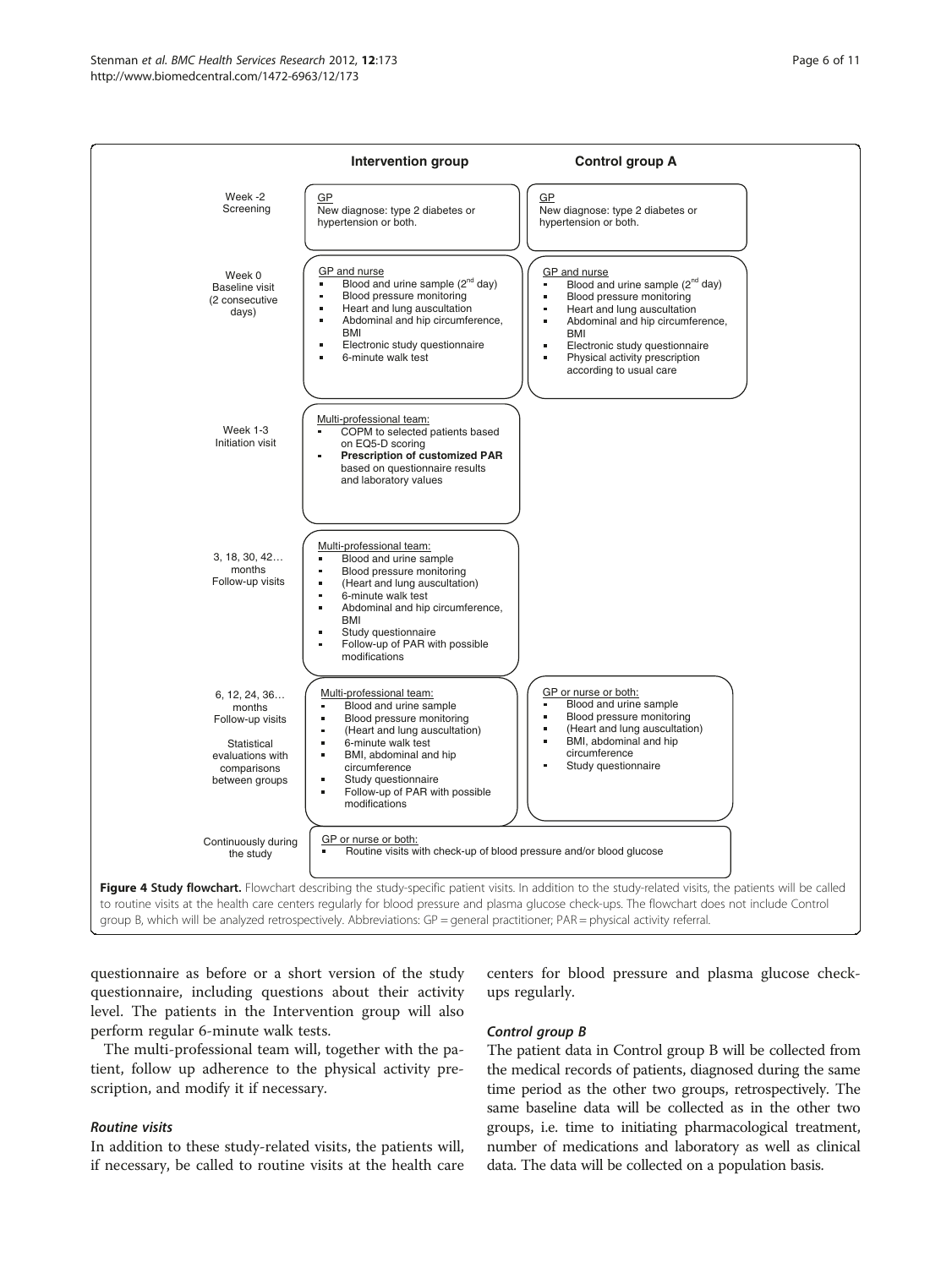#### Inclusion and exclusion criteria

The main inclusion criteria are newly diagnosed type 2 diabetes and/or hypertension. Consecutive primary care patients with suspected type 2 diabetes or hypertension will be screened for inclusion. The diagnose criterion for type 2 diabetes in both the Intervention and the Control groups is defined as a 2 x fasting plasma glucose (fP $glu$ ) ≥ 7.0 mmol/l according to WHO guidelines [\[28](#page-10-0)]. The diagnose criterion for hypertension is defined as a resting systolic blood pressure ≥ 140 mmHg or a diastolic blood pressure ≥ 90 mmHg. Hypertension is confirmed by a 24-hour ambulatory blood pressure monitoring: a systolic blood pressure  $\geq$  135 mmHg and/or a diastolic blood pressure ≥ 85 mmHg is considered confirmatory of hypertension since ambulatory blood pressure is usually a few mmHg lower than office blood pressure [[5](#page-9-0)]. If the resting blood pressure exceeds 160/100 mmHg at two consecutive measurements within one week, the patient will be prescribed pharmacological treatment in addition to physical activity. Patients with a history of type 2 diabetes or hypertension that get diagnosed by the other diagnose will be included in the study as a subgroup, in which a reduction of current medication is one endpoint. On the other hand, patients with a history of type 1 diabetes will be excluded from the study. The overall inclusion and exclusion criteria of the study are presented in Table 1.

## Outcome measures

#### Primary outcome

Level of self-reported physical activity (as assessed with the International Physical Activity Questionnaire (IPAQ) and expressed as MET-minutes).

| Table 1 Overall inclusion and exclusion criteria |  |  |  |  |  |  |
|--------------------------------------------------|--|--|--|--|--|--|
|--------------------------------------------------|--|--|--|--|--|--|

#### Secondary outcomes

(1) Need of pharmacological therapy for hypertension or type 2 diabetes; (2) Blood pressure/plasma glucose; (3) Physical fitness and anthropometric variables; (4) Mental health (anxiety, depression, sleep, stress); (5) Health related quality of life; and (6) Cost-effectiveness of intervention.

#### Assessment of physical activity level (primary outcome)

Individual physical activity levels will be assessed with the International Physical Activity Questionnaire (IPAQ), a validated instrument for assessing physical activity [\[30](#page-10-0)], in the Intervention group and Control group A. IPAQ comprises 4 simple questions on physical activity, which will be included in the study questionnaire. The IPAQ results will be expressed as MET-minutes per week. A metabolic equivalent, or MET, is a unit that describes the energy expenditure of a specific activity. A MET is the ratio of the rate of energy expended during a specific activity to the resting metabolic rate. 1 MET is equivalent to the resting metabolic rate, while a 2 MET-activity requires two times the metabolic energy expenditure of sitting quietly [[31](#page-10-0)]. If a person does a 2 MET-activity for 30 minutes, he or she has done  $2 \times 30 = 60$  MET-minutes of physical activity.

## Assessment of physical fitness and anthropometric variables (secondary outcome)

Physical fitness will be estimated with the 6-minute walk test in the Intervention group only. The 6-minute walk test measures the distance that a patient can walk on a flat, hard surface in 6 minutes, usually on a short indoor track. This test is useful as a complement to the subjective assessment in the study questionnaire since it

| Α                                                                                                                                              | Overall inclusion criteria<br>1. Newly diagnosed type 2 diabetes (a) or hypertension (b) or both |                                                                                                                                                                                                                                                   |  |  |                                              |
|------------------------------------------------------------------------------------------------------------------------------------------------|--------------------------------------------------------------------------------------------------|---------------------------------------------------------------------------------------------------------------------------------------------------------------------------------------------------------------------------------------------------|--|--|----------------------------------------------|
|                                                                                                                                                |                                                                                                  |                                                                                                                                                                                                                                                   |  |  |                                              |
|                                                                                                                                                | a) Type 2 diabetes                                                                               | b) Hypertension                                                                                                                                                                                                                                   |  |  |                                              |
|                                                                                                                                                | 2 x fasting plasma glucose (fP-glu) $\geq$ 7.0mmol/l                                             | A systolic blood pressure $\geq$ 140mmHq and/or a diastolic bloodpressure $\geq$ 90 mmHq,<br>which is confirmed by a systolic blood pressure $\geq$ 135 mmHq or a-diastolic blood pressure<br>$\geq$ 85mmHg during a 24-hourambulatory monitoring |  |  |                                              |
|                                                                                                                                                | 2. Male and female patients $\geq$ 18 years                                                      |                                                                                                                                                                                                                                                   |  |  |                                              |
| B.                                                                                                                                             | Overall exclusion criteria                                                                       |                                                                                                                                                                                                                                                   |  |  |                                              |
|                                                                                                                                                | $1 < 18$ years                                                                                   |                                                                                                                                                                                                                                                   |  |  |                                              |
|                                                                                                                                                | 2. History of type 1 diabetes                                                                    |                                                                                                                                                                                                                                                   |  |  |                                              |
|                                                                                                                                                | 3. Blood pressure > 180/105 mmHg [29]                                                            |                                                                                                                                                                                                                                                   |  |  |                                              |
|                                                                                                                                                | 3. Known pregnancy                                                                               |                                                                                                                                                                                                                                                   |  |  |                                              |
|                                                                                                                                                | 4. Cognitive disabilities that are likely to limit adherence to intervention                     |                                                                                                                                                                                                                                                   |  |  |                                              |
| 5. Cardio- or cerebrovascular event that required hospitalization within the past 3 months<br>6. Current participation in other clinical study |                                                                                                  |                                                                                                                                                                                                                                                   |  |  |                                              |
|                                                                                                                                                |                                                                                                  |                                                                                                                                                                                                                                                   |  |  | 7. Severe mental disorder or substance abuse |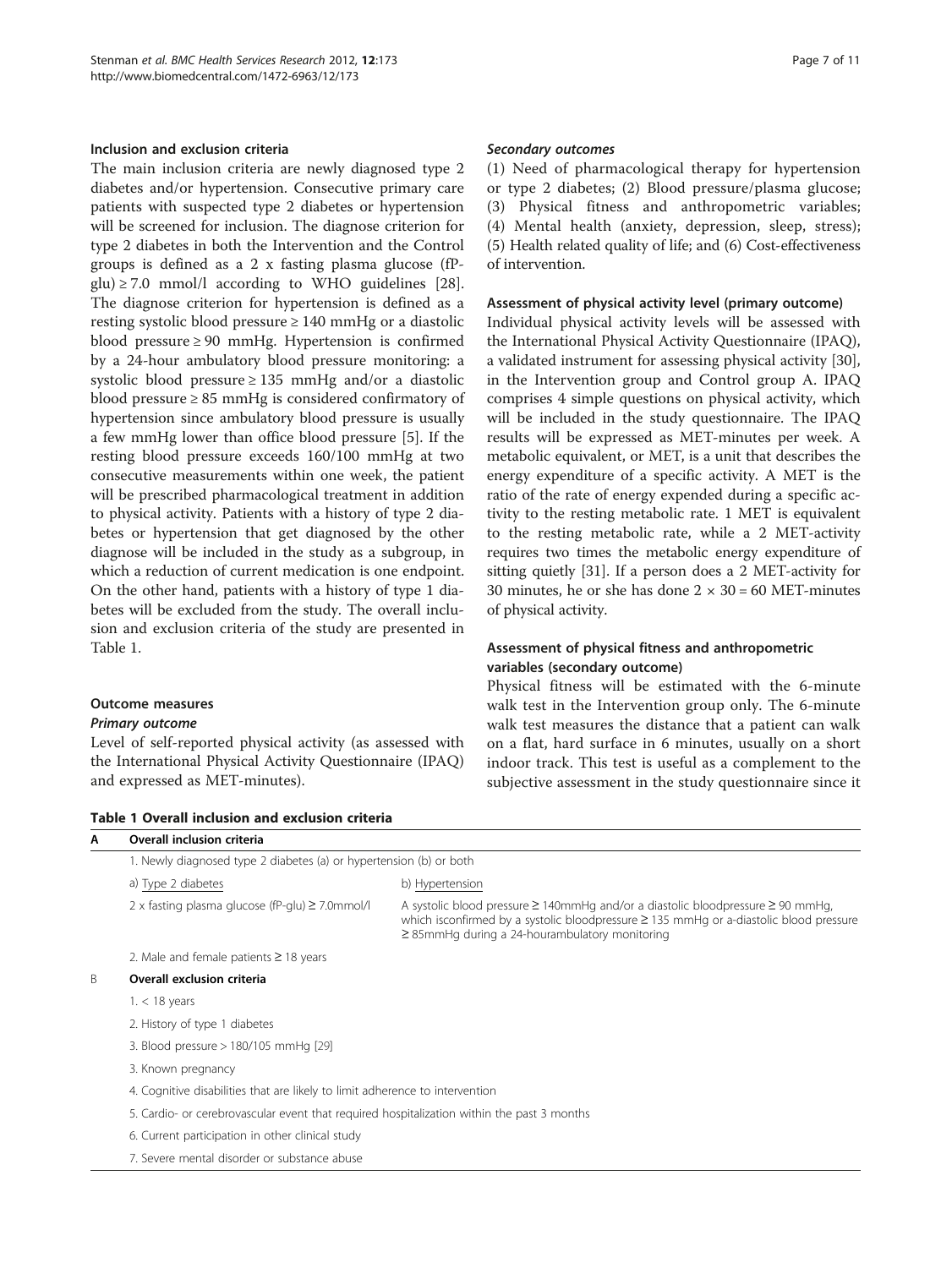<span id="page-7-0"></span>evaluates the integrated responses of all body systems that are involved in physical activity including the pulmonary and cardiovascular systems, systemic and peripheral circulation, blood, neuromuscular units and muscle metabolism [[32\]](#page-10-0). In the present study, the 6-minute walk test will be used to evaluate changes in physical fitness expressed as percentage of the individual result at baseline. The patients will perform a "testwalk" for 1 minute before the 6-minute walk test and the test will be performed according to a separate, standardized protocol [[32](#page-10-0)].

Anthropometric measurements will include weight, length, body mass index and waist-to-hip ratio.

## Assessment of behavioural predictors, mental health and health related quality of life (secondary outcome)

With the study questionnaire, psychological variables will be collected to assess a) behavioural predictors, b) mental health and c) health related quality of life. These variables include: a) self-perceived health, self efficacy, self-determination; b) anxiety and depression, stress, panic-related physical sensations, and sleeping quality; c) health related quality of life (Table 2). Almost all these items will be evaluated with questions from already validated questionnaires, which will be included in the study questionnaire. If a person in Control group A gets results that indicates severe depression or anxiety, this person will be offered a medical appointment.

## Table 2 Study questionnaire variables with references

## Assessment of cost effectiveness of intervention (secondary outcome)

The Intervention group will be compared with the two control groups in order to perform cost-effectiveness analysis (CEA) or cost-utility analysis (CUA) or both. All the costs related to the intervention such as training of the personnel and participants' time and travel costs will be counted. Productivity losses (including informal care) and benefits will be counted using appropriate methods such as the friction cost and the human capital approach [[37,38](#page-10-0)]. The project in general and the study questionnaire in particular, will be designed to effectively capture the benefits of the intervention, for example, the EQ-5D instrument will be used to examine changes in health related quality of life ([http://www.euroqol.org\)](http://www.euroqol.org). The intermediate outcomes of the intervention (e.g. reduction of cardiovascular risk factors) will be extrapolated by economic modelling (either Decision tree or Markov model) to predict the long term health related benefits [[39,40\]](#page-10-0). Generating estimates of acute and long-term costs associated with the management of diabetes requires information on the annual average health care costs with a wide spectrum of complications. The most significant costs associated with many complications are likely to be those arising from inpatient hospital episodes. These costs have been estimated for selected countries, for example Sweden [\[41\]](#page-10-0).

## Electronic study questionnaire

The study questionnaire will be filled in directly on a computer at the health care centre under supervision of

| Variable                                                                                                                                                                                                                | Reference                                                                                                                                                                                                                                                     |  |  |
|-------------------------------------------------------------------------------------------------------------------------------------------------------------------------------------------------------------------------|---------------------------------------------------------------------------------------------------------------------------------------------------------------------------------------------------------------------------------------------------------------|--|--|
| Demographic and socioeconomic characteristics and other general<br>questions concerning background and health related issues like general<br>health, current medications, symptoms, pain, stress, and sleeping quality. | The Public Health Survey in Skåne, Sweden and questions from the<br>Swedish Annual Level of Living Survey (SALLS).                                                                                                                                            |  |  |
| Health related quality of life                                                                                                                                                                                          | EQ-5D (http://www.eurogol.org/)                                                                                                                                                                                                                               |  |  |
| Lifestyle related habits - general questions related to the individuals:<br>physical activity, healthy eating, tobacco and alcohol usage                                                                                | The National Board of Health and Welfares Questionnaire.                                                                                                                                                                                                      |  |  |
| Physical activity level                                                                                                                                                                                                 | International Physical Activity Questionnaire (IPAQ) - short version [30].                                                                                                                                                                                    |  |  |
| Stages of change (readiness for change to be more physically active)                                                                                                                                                    | Used in previous study [9]                                                                                                                                                                                                                                    |  |  |
| Physical activity history and dog ownership and dog-walking                                                                                                                                                             | Study specific question                                                                                                                                                                                                                                       |  |  |
| Self-efficacy                                                                                                                                                                                                           | General Self-Efficacy Scale (http://www.ralfschwarzer.de/)                                                                                                                                                                                                    |  |  |
| Self-determination                                                                                                                                                                                                      | Perceived Competence Scale (PCS), Health Care Climate Questionnaire<br>(HCCQ), Treatment Self-Regulation Questionnaire (TSRQ) from the Health-<br>Care, Self-Determination Theory Packet (http://www.psych.rochester.edu/<br>SDT/measures/hc_description.php) |  |  |
| Anxiety and depression                                                                                                                                                                                                  | Hospital Anxiety and Depression (HAD) Scale [33]                                                                                                                                                                                                              |  |  |
| Anxiety related physical sensations                                                                                                                                                                                     | Anxiety Sensitivity Index (ASI) [34]                                                                                                                                                                                                                          |  |  |
| Activities of daily living (ADL) ability                                                                                                                                                                                | Canadian Occupational Performance Measure (COPM) [35]                                                                                                                                                                                                         |  |  |
| - only patients that score 2–3 p in question A, B, or C in EQ-5D                                                                                                                                                        |                                                                                                                                                                                                                                                               |  |  |
| Non-adherence and reasons for non-adherence to PARs intervention                                                                                                                                                        | Used in previous study [36]                                                                                                                                                                                                                                   |  |  |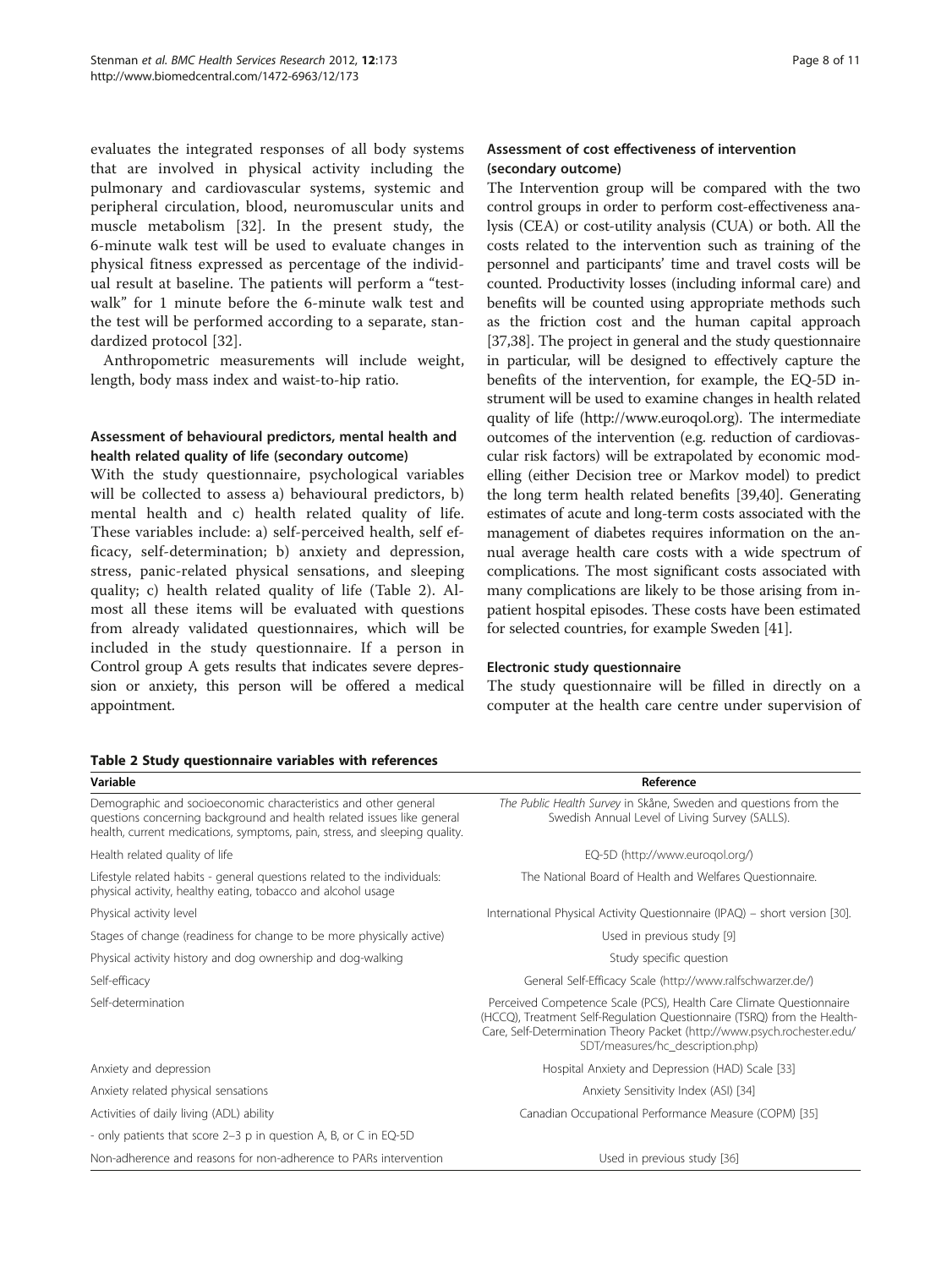a health care professional. All data are then submitted to a patient database, which automatically provides instant feed-back on the patients' health status. The study questionnaire comprises questions from validated question batteries, questions from the regional population survey, and some questions specifically designed for the study (Table [2](#page-7-0)), in order to thoroughly evaluate the patients' health status as well as the study methodology. A shortversion of the questionnaire will be used at some of the follow-up visits (see Figure [4\)](#page-5-0).

## Laboratory values

A study specific blood sample, drawn after an overnight fast, and a morning urine sample will be taken at all study-specific visits to measure lipid profile, plasma glucose, HbA1c, haemoglobin, electrolyte status, thyroid status, high-sensitive C-reactive protein and urinary albumin-to-creatinine ratio. The samples will be analyzed at the Department of Clinical Chemistry, Skåne University Hospital. One frozen blood sample will be collected for long-term storage for potential future analysis.

## End of study

The study, including regular data collection, is designed as a longitudinal intervention that will last over years. The patients will be invited to participate in the intervention until further notice or until they choose to finish their participation themselves (not equivalent to nonadherence to intervention).

The intervention may be extended to evaluate other endpoints than the ones described in the present paper. In that case, ethical approval will be applied for separately.

## Adverse events

At the follow-up visits, the patients will be asked if they have experienced any adverse events since the last visit. All adverse events will be reported, independent of possible relation to the intervention.

## Statistical analysis and power calculation

The first statistical analyses and compilation of results will be performed 18 months after inclusion of the first patient or when the Intervention group and Control group A have included and followed up 60 and 30 eligible patients respectively for at least six months. At that point, data will also be collected retrospectively in control group B. Reasons for non-attendance in the study will be analyzed as well as reasons for non-adherence to the intervention. Allocation will be concealed, and study data blinded, for the bio-statisticians and researchers who will perform the analyses.

The sample size is based on an assumed statistical power of 80%, a significance level of 5%, a difference of 200 MET-minutes between the groups, a standard

deviation of 300 MET-minutes and a worst-case loss to follow-up of 30%.

The secondary outcomes blood pressure, plasma glucose, need of pharmacological therapy, and cost-effectiveness will be compared between all three study groups.

## Approval and registration

The study was approved by Lund regional ethical review board, registration number 2010/330, and registered at ClinicalTrials.gov, registration number NCT01187576.

## **Discussion**

The targeted patients – individuals with newly diagnosed type 2 diabetes or hypertension – belong to a patient category that is indeed supposed to benefit from increased physical activity in terms of improved health variables, decreased risk of complications [\[27](#page-10-0)], and possibly also a decreased need of pharmacological therapy [[42\]](#page-10-0). In the present study we combine a patient-centered lifestyle modification by a multi-professional team; a theory-based approach for self-regulation and behavior change; a feedback system for immediate response to treatment and adherence to treatment; and determination of cost-effectiveness of the intervention. This is in agreement with current guidelines for the prevention and management of the targeted diseases [\[5](#page-9-0),[6](#page-9-0)], and may increase the efficiency of treatment and evaluation of intervention.

The intervention intends to increase the patients' internal motivation for physical activity by following the principles of SDT and MI, and thereby improve their adherence to PAR. The ultimate goal is to decrease cardiovascular complications, improve quality of life and work ability and decrease the need of medication. Our hypothesis is that the proposed PAR intervention is a more effective way to support patients in achieving and maintaining a beneficial level of physical activity than treatment as usual. We also believe that this structured intervention can be cost effective if it leads to a better health status and, subsequently, a less need of medical care among these patients.

The reason for using two control groups is that we believe there is a risk that the patients in Control group A may get an increased awareness of physical activity and subsequent alteration of habits, just by participating and filling in the questionnaires. Therefore we are also making a retrospective analysis at a third centre.

The study has some limitations. One possible limitation is the uncertain generalizability of the findings if the results of the intervention are related to individual qualities of the persons delivering the intervention, such as a special expertise and enthusiasm. Other possible limitations of lifestyle intervention studies in general and physical activity interventions in particular are the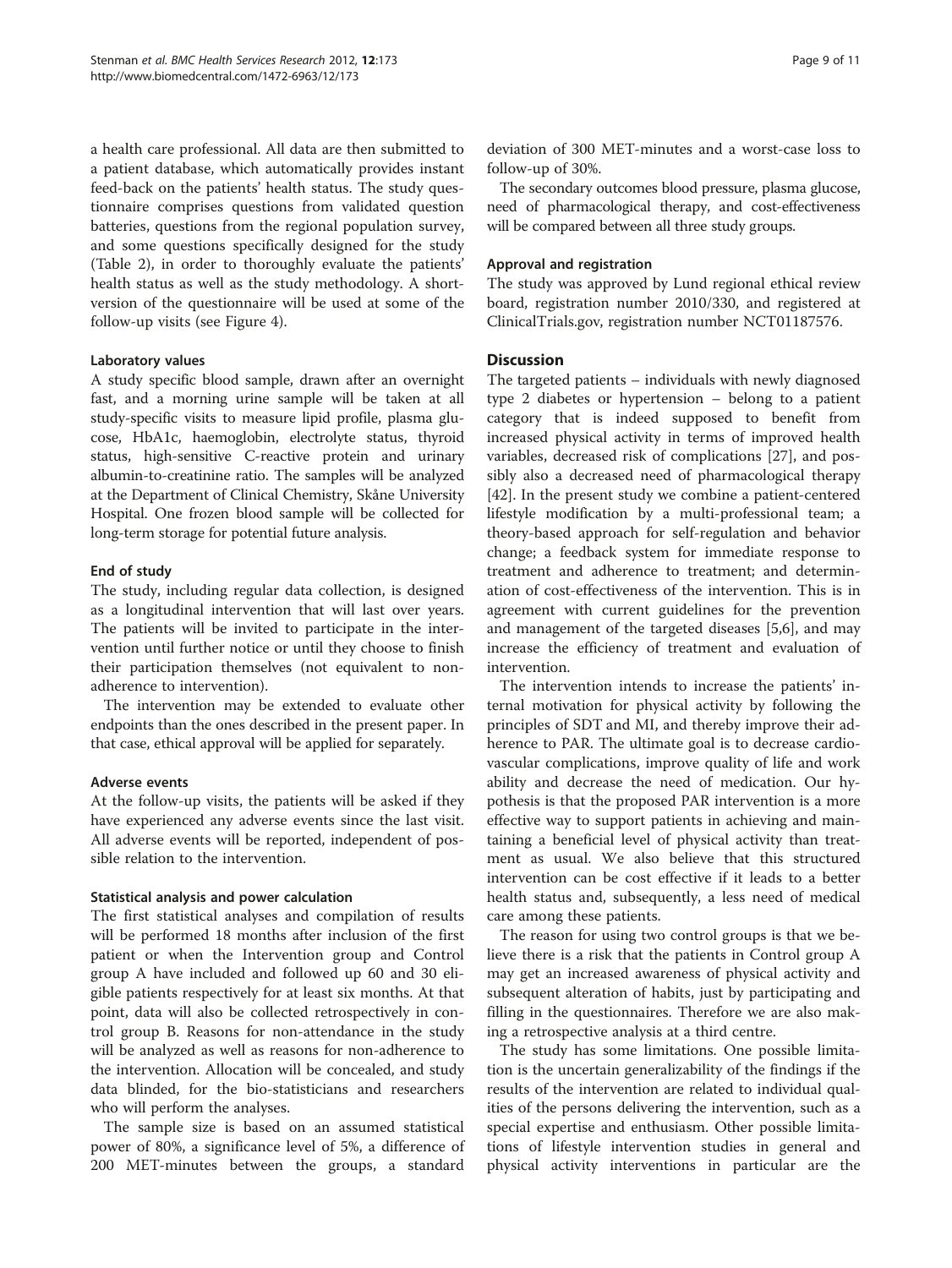<span id="page-9-0"></span>difficulties to determine relevant differences between the groups for the power calculation. The assumed difference of 200 MET-minutes is an ambitious goal and a balance between assumed effect of intervention, time to follow-up, and assumed number of patients. The primary outcome may not turn out significant at the first analysis (after one year). We believe, however, that 200 MET-minutes is a reachable difference and that the difference between the groups will increase over time.

If the extended PAR intervention proves to be successful, the model may be adopted by other primary care centers as well. Our goal is to find an attractive, userfriendly and cost effective PAR scheme, which may be translated to a broad range of patient groups that benefit from increased physical activity.

#### Abbreviations

ADL: Activities of daily living; BMI: Body mass index; CA: Control group A; CB: Control group B; ECG: Electro cardiography; fP-glu: Fasting plasma glucose; IG: Intervention group; IPAQ: International physical activity questionnaire; MET: Metabolic equivalent; MI: Motivational interviewing; PAR: Physical activity referral; SDT: Self-determination theory.

#### Competing interests

The authors declare that they have no competing interests.

#### Authors' contributions

RE (MD, PhD and head of Dalby Health Care Centre) introduced the idea and initiated this study. Research Coordinator and Biologist ES (PhD), Research Coordinator Public Health specialist ML (PhD), Psychologist CB, Public Health Nutritionist DA (PhD) and the Family Physicians KS (MD, PhD), SC (MD, PhD), and RE formulated the aim of the study and set up the study logistics. ES drafted the present study protocol. ML coordinated and drafted the study questionnaire. Health Economist UG (PhD) introduced the health economic aspects of the project. All authors contributed to developing the project and all authors read, commented and approved the final version of the manuscript.

#### Acknowledgements

We would like to thank Occupational Therapist Monica Berglin Olsson and Physiotherapist Helena Tadic at Dalby Health Care Centre, Biostatistician Karolina Carlsson, Database Manager Tatiana Nyström, and Systems Engineer Christian Andersson at Center for Primary Health Care Research. We would also like to thank Johan Jarl, PhD, and Sanjib Saha, PhD, for input on health economics.

Furthermore, we would like to thank the Swedish Council for Working Life and Social Research (registration number 2007–1754) for economical support.

#### Author details

<sup>1</sup> Center for Primary Health Care Research, Lund University, Malmö, Sweden. <sup>2</sup>Bara Health Care Centre, Skåne County Council, Skåne, Sweden. <sup>3</sup>Dalby Health Care Centre, Skåne County Council, Skåne, Sweden. <sup>4</sup> Department of Economics, Lund University, Malmö, Sweden. <sup>5</sup>Health Economics & Management, Institute of Economic Research, Lund University, Malmö, Sweden.

#### Received: 27 August 2010 Accepted: 31 May 2012 Published: 22 June 2012

## References

- 1. Fact sheet No 317, Cardiovascular diseases (CVDs). World Health Organization; 2009.
- 2. Boule NG, Haddad E, Kenny GP, Wells GA, Sigal RJ: Effects of exercise on glycemic control and body mass in type 2 diabetes mellitus: a metaanalysis of controlled clinical trials. JAMA 2001, 286(10):1218–1227.
- 3. Guidry MA, Blanchard BE, Thompson PD, Maresh CM, Seip RL, Taylor AL, Pescatello LS: The influence of short and long duration on the blood pressure response to an acute bout of dynamic exercise. Am Heart J 2006, 151(6):1312–1325.
- 4. Cornelissen VA, Fagard RH: Effects of endurance training on blood pressure, blood pressure-regulating mechanisms, and cardiovascular risk factors. Hypertension 2005, 46(4):667–675.
- 5. Mancia G, De Backer G, Dominiczak A, Cifkova R, Fagard R, Germano G, Grassi G, Heagerty AM, Kjeldsen SE, Laurent S, et al: 2007 Guidelines for the Management of Arterial Hypertension: The Task Force for the Management of Arterial Hypertension of the European Society of Hypertension (ESH) and of the European Society of Cardiology (ESC). J Hypertens 2007, 25(6):1105–1187.
- 6. Paulweber B, Valensi P, Lindstrom J, Lalic NM, Greaves CJ, McKee M, Kissimova-Skarbek K, Liatis S, Cosson E, Szendroedi J, et al: A European evidence-based guideline for the prevention of type 2 diabetes. Horm Metab Res, 42(Suppl 1):S3-36.
- 7. In Physical activity guidelines advisory committee report, 2008. Edited by: Washington DUSDohahs; 2008.
- 8. Leijon ME, Bendtsen P, Nilsen P, Festin K, Stahle A: Does a physical activity referral scheme improve the physical activity among routine primary health care patients? Scand J Med Sci Sports 2009, 19(5):627-636.
- 9. Kallings LV, Leijon M, Hellenius ML, Stahle A: Physical activity on prescription in primary health care: a follow-up of physical activity level and quality of life. Scand J Med Sci Sports 2008, 18(2):154-161.
- 10. Morgan O: Approaches to increase physical activity: reviewing the evidence for exercise-referral schemes. Public Health 2005, 119(5):361–370.
- 11. Pavey TG, Taylor AH, Fox KR, Hillsdon M, Anokye N, Campbell JL, Foster C, Green C, Moxham T, Mutrie N, et al: Effect of exercise referral schemes in primary care on physical activity and improving health outcomes: systematic review and meta-analysis. BMJ 2011, 343:d6462.
- 12. The Swedish Council on Technology Assessment in Health Care S: Methods of promoting physical activity. In A systematic review. Edited by Statens beredning för medicinsk utvärdering S; 2007.
- 13. Sherwood NE, Jeffery RW: The behavioral determinants of exercise: implications for physical activity interventions. Annu Rev Nutr 2000,  $20.21 - 44$
- 14. Befolkningens motivation og barrierer for fysisk aktivitet. In The population's motivation and barriers to physical activity. Edited by Sundhedstyrelsen D; 2003.
- 15. Silva MN, Vieira PN, Coutinho SR, Minderico CS, Matos MG, Sardinha LB, Teixeir PJ: Using self-determination theory to promote physical activity and weight control: a randomized controlled trial in women. J Behav Med 2009, Epub ahead of print.
- 16. Ryan RM, Deci EL: Self-determination theory and the facilitation of intrinsic motivation, social development, and well-being. Am Psychol 2000, 55(1):68–78.
- 17. Deci EL, Ryan RM: The "what" and "why" of goal pursuits: human needs and the self-determination of behavior. Psychol Inq 2000, 11(4):227–268.
- 18. Silva MN, Markland D, Minderico CS, Vieira PN, Castro MM, Coutinho SR, Santos TC, Matos MG, Sardinha LB, Teixeira PJ: A randomized controlled trial to evaluate self-determination theory for exercise adherence and weight control: rationale and intervention description. BMC Publ Health 2008, 8:234.
- 19. Markland D, Ryan RM, Tobin VJ, Rollnick S: Motivational intervieing and self-determination theory. J Soc Clin Psychol 2005, 24(6):811–831.
- 20. Miller WR: Motivational interviewing: research, practice, and puzzles. Addict Behav 1996, 21(6):835–842.
- 21. Vansteenkiste M, Sheldon KM: There's nothing more practical than a good theory: integrating motivational interviewing and self-determination theory. Br J Clin Psychol 2006, 45(Pt 1):63–82.
- 22. Guidelines for computer modeling of diabetes and its complications. Diabetes Care 2004, 27(9):2262–2265.
- 23. Clarke PM, Gray AM, Briggs A, Farmer AJ, Fenn P, Stevens RJ, Matthews DR, Stratton IM, Holman RR: A model to estimate the lifetime health outcomes of patients with type 2 diabetes: the United Kingdom Prospective Diabetes Study (UKPDS) Outcomes Model (UKPDS no. 68). Diabetologia 2004, 47(10):1747–1759.
- 24. Palmer AJ, Roze S, Valentine WJ, Minshall ME, Foos V, Lurati FM, Lammert M, Spinas GA: The CORE Diabetes Model: Projecting long-term clinical outcomes, costs and cost-effectiveness of interventions in diabetes